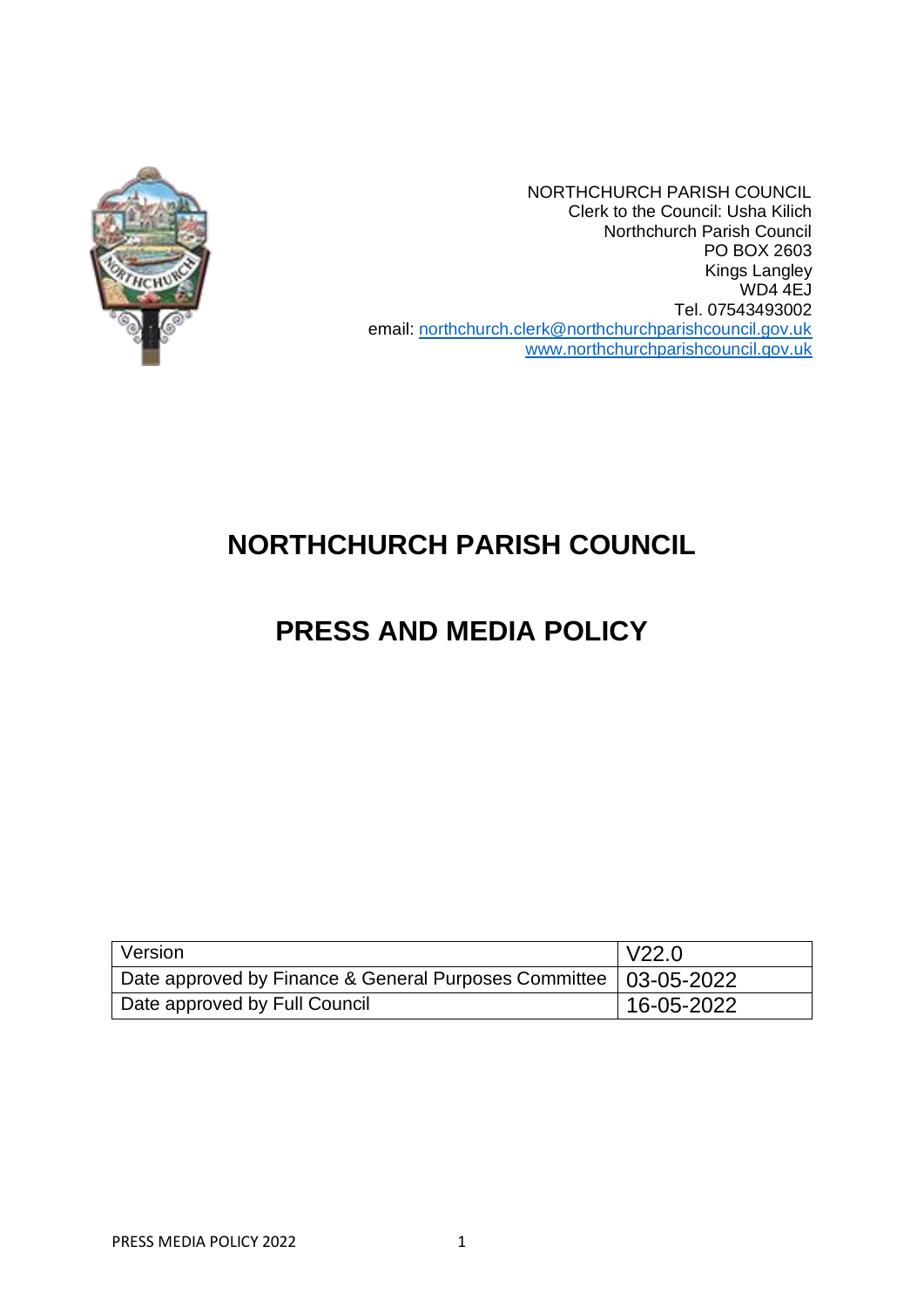# **1. INTRODUCTION**

1.1 The purpose of this policy is to define the roles and responsibilities within the Council for working with the media and dealing with the day-to-day relationship between the Council and the media.

1.2 It is not the intention of this policy to curb freedom of speech or to enforce strict rules and regulations. Rather, it provides guidance on how to deal with issues that may arise when dealing with the media.

# **2. KEY AIMS**

2.1 The Council is accountable to the local community for its actions and this can only be achieved through effective two‐way communications. All mediums for communication are crucially important in conveying information to the community so the Council must maintain positive, constructive media relations and work with them to increase public awareness of the services and facilities provided by the Council and to explain the reasons for particular policies and priorities.

2.2 It is important that the press have access to the Clerk/Members and to background information to assist them in giving accurate information to the public. To balance this, the Council will defend itself from any unfounded criticism and will ensure that the public are properly informed of all the relevant facts using other channels of communication if necessary.

#### **3. THE LEGAL FRAMEWORK**

3.1 The law governing communications in local authorities can be found in the Local Government Acts 1986 and 1988. The Council must also have regard to the government's Code of Recommended Practice on Local Authority Publicity.

3.2 The Parish Council's adopted Standing Orders should be adhered to.

# **4. CONTACT WITH THE MEDIA**

4.1 The Clerk and Members should always have due regard for the long‐term reputation of the Council in all their dealings with the media.

4.2 Confidential documents, except Minutes, reports, papers and private correspondence should not be leaked to the media. If such leaks do occur, an investigation will take place to establish who was responsible and appropriate action taken.

4.3 When the media wish to discuss an issue that is, or is likely to be, subject to legal proceedings then advice should be taken from the Council's solicitor before any response is made.

4.4 There are a number of personal privacy issues for the Clerk and Members that must be handled carefully and sensitively. These include the release of personal information, such as home address and telephone number (although Member contact details are in the public domain); disciplinary procedures and long‐term sickness absences that are affecting service provision. In all these and similar situations, advice must be taken from the Clerk before any response is made to the media.

4.5 All formal requests for comment regarding Northchurch Parish Council's policy on any matter should be directed to the Clerk in the first instance. If unavailable, the Chairperson should be contacted.